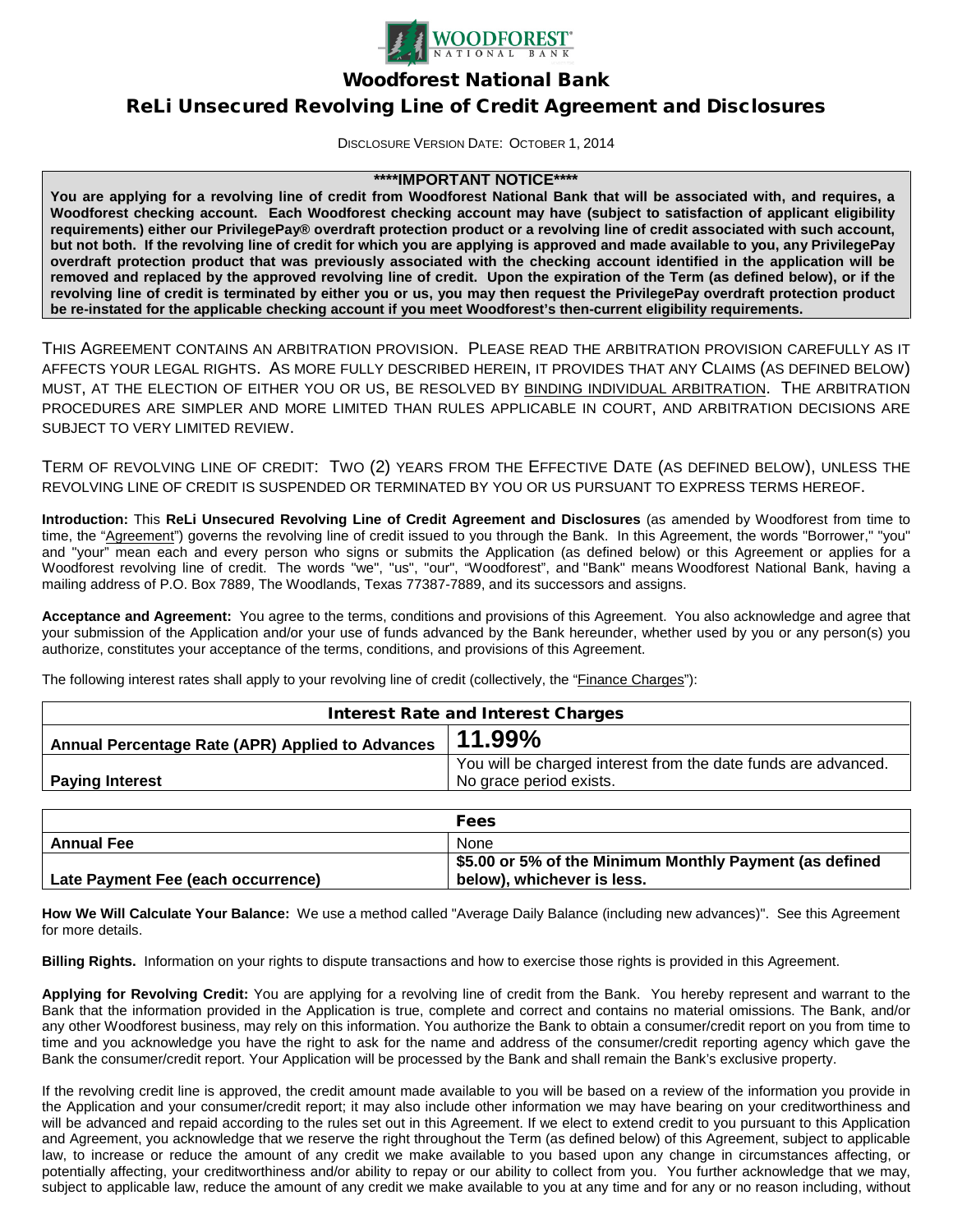limitation, if you cease to maintain an active depository account relationship, in good standing, with the Bank. If we elect to extend credit to you pursuant to this Application and Agreement, the checking account designated in the *ReLi Unsecured Revolving Line of Credit*  Application (the "Application," which is incorporated herein by reference for all purposes) and any successor account thereto (such checking account referenced in the Application (and any successor account thereto) shall be referred to as the "Designated Account") will become a checking account with revolving line of credit features and you agree to draw upon the revolving line of credit only to the limit made available to you; provided, that if you exceed the limit of revolving credit made available to you, you shall nonetheless remain liable for the amount of such excess.

#### **IMPORTANT LIMITATIONS ON AVAILABILITY OF REVOLVING LINE OF CREDIT:**

- 1. EFFECT OF REVOLVING LINE OF CREDIT ON PRIVILEGEPAY® OVERDRAFT PROTECTION PRODUCT: You are applying for a revolving line of credit from the Bank that will be associated with the Designated Account. Each Woodforest checking account may have (subject to satisfaction of applicant eligibility requirements) either our PrivilegePay® overdraft protection product or a revolving line of credit associated with such account, but not both. If the revolving line of credit for which you are applying is approved and made available to you, any PrivilegePay that was previously associated with the Designated Account will be removed and replaced by the revolving line of credit. Upon the expiration of the Term of the revolving line of credit or if the revolving line of credit is terminated by either you or us, you may then request the PrivilegePay overdraft protection product be re-instated for the Designated Account if you satisfy Woodforest's then-current eligibility requirements.
- 2. You agree that if the revolving line of credit is made available to you and you have checking accounts with us besides the Designated Account (such checking account(s) excluding the Designated Account shall be referred to as the "Additional Accounts"), such Additional Accounts may not be eligible to participate in the PrivilegePay overdraft protection product unless such Additional Accounts have at least one co-owner other than the Borrower hereunder.
- 3. **Non-availability of Revolving Line of Credit for Checking Accounts that participate in the Take Charge Program®** . A Woodforest checking account that participates in the Woodforest Take Charge Program is not eligible to obtain a revolving line of credit associated with such checking account unless, and until such time as, the checking account has been removed from the Take Charge Program and we have elected to make the revolving line of credit available to you.

**Promise to Pay:** You promise to pay the Bank the total of all credit advances made by us under the revolving line of credit, any **FINANCE CHARGES**, any applicable fees, together with all amounts, costs, and expenses for which you are responsible under this Agreement (all of the foregoing shall be collectively referred to as the "Indebtedness"). If there is more than one Borrower, each is jointly and severally liable under this Agreement for all Indebtedness. This means we can require any Borrower to pay all amounts due under this Agreement, including credit advances made to any Borrower, without first attempting to collect from any other Borrower. Each Borrower authorizes any other Borrower to request and receive credit advances and to do all other things necessary to carry out the terms of this Agreement without requiring the permission of the other Borrower. If we have to collect through probate, an attorney, bankruptcy or any other proceedings, or if we should have to sue, you agree to pay all of our attorney's fees assessed by a court and court costs.

**Credit Advances:** In order to activate your revolving line of credit on the Designated Account in excess of the available collected balance in the Designated Account, you may write a check, request a credit advance in person at any of our retail branch locations, initiate automated clearing house transactions from your Designated Account, use your Bank-issued debit card to perform transactions, or advance funds from your revolving line of credit to the Designated Account using Woodforest Online Banking; provided, no credit advance will take place to cover funds automatically transferred from the Designated Account to another Woodforest account via Account Sweep (as defined below). We will use whatever balance you have in your Designated Account first and then we will advance funds into your Designated Account in the amount that you request or until we have covered the insufficient items or you have exhausted the amount of available credit in your revolving line of credit, whichever occurs first.

**Order of Advances When Account Sweep is Present for Designated Account:** In the event the Designated Account has a revolving line of credit with available funds sufficient to pay any item(s) being presented and Account Sweep has been established using funds from another eligible Woodforest account (the "Sweep Account"), available funds from the revolving line of credit will advance first before any funds will be swept into the Designated Account from the Sweep Account. If the revolving line of credit has insufficient available funds to cover all items being presented for payment, then the Account Sweep from the Sweep Account will occur first to cover the item(s), then any remaining available funds required to cover the item(s) will be advanced from the revolving line of credit. For purposes hereof, "Account Sweep" refers generally to the Bank product that allows you to protect an account against overdraft and insufficient item fees by transferring available funds from another Bank account when needed.

**NOTICE: The revolving line of credit available funds are not included or displayed in your Designated Account available balance at ATM's, the Teller Line, Online Banking, our Telephone Banking System, or on Email Notifications. Nevertheless, transactions completed using an ATM, at the Teller Line, and on Online Banking will continue to use your revolving line of credit available funds to approve transactions.**

**Computing the Finance Charges:** The day an advance is added to your account, **FINANCE CHARGES** begin to accrue. Accordingly, no grace period exists. But, only the portion of your revolving line of credit that is actually advanced will be charged. This is the method by which **FINANCE CHARGES** will be computed. We calculate the **FINANCE CHARGE** on your account by applying the periodic rate to the **AVERAGE DAILY BALANCE** of your account including current transactions. To get the **AVERAGE DAILY BALANCE,** we start with the beginning balance of your account each day, add any new advances posted to your account, and subtract any payments, credits and unpaid **FINANCE CHARGES.** This gives us the daily balance. Then, we add up all the daily balances for the billing cycle and divide the total by the number of days in the billing cycle. This will give us the **AVERAGE DAILY BALANCE**. Any portion of the **AVERAGE DAILY BALANCE** will be multiplied by a periodic rate of **0.9992%**, which is the monthly **FINANCE CHARGE** for the billing period, for an **ANNUAL PERCENTAGE RATE** OF **11.99%**. The billing period is the same as the period covered by a monthly bank statement for your Designated Account.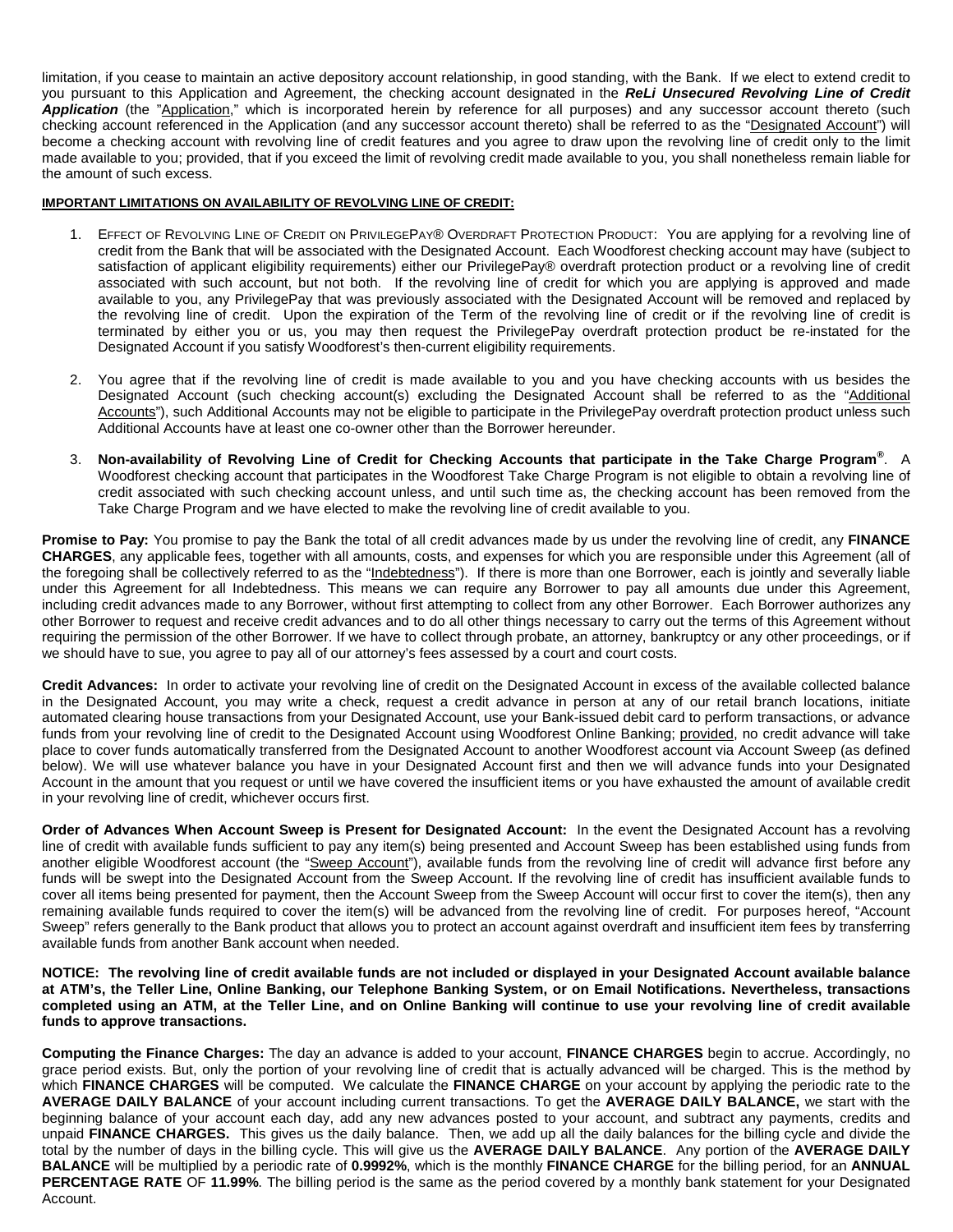**Monthly Statement:** Each month's checking account statement relating to the Designated Account will reflect the activity in your revolving line of credit including minimum payment due and the due date for the current billing period.

**Payments:** You will have a minimum monthly payment equal to the sum of (i) the greater of 1) \$25.00 or 2) 5% of your outstanding balance for the current billing period, and (ii) all past due amounts including any unpaid late payment fees previously assessed (the "Minimum Monthly Payment Amount"). If you owe \$25.00 or less, you must pay and we will debit the Designated Account on the payment due date for the total amount you owe unless payment has already been made for that billing period by one of the methods listed below. If you owe more than \$25.00, you must pay and we will debit the Designated Account on the payment due date in the amount of the Minimum Monthly Payment Amount unless such payment has already been made for that billing period by one of the methods listed below. You hereby authorize us to post (i) debits to the Designated Account to satisfy the Minimum Monthly Payment (as defined below) and to correct clerical or administrative errors, and (ii) credits to the Designated Account if we deem it necessary. Your payment is due on the eighteenth (18<sup>th</sup>) calendar day following the end of the period covered by the monthly bank statement for the Designated Account. The minimum monthly payment required to be paid under this revolving line of credit for any given month (as referred to in this section) shall be referred to as the "Minimum Monthly Payment".

Any payments not directly debited by the Bank should be made as follows:

| Mail your payment to:                                                       | <b>Other Acceptable Payment Methods:</b>                                                                                            |
|-----------------------------------------------------------------------------|-------------------------------------------------------------------------------------------------------------------------------------|
| <b>Woodforest National Bank</b><br>P.O. Box 7889<br>The Woodlands, TX 77387 | Contact Woodforest Customer Care at (877) 968-7962<br>Electronic Funds Transfer<br>Monev Order<br>Other Instruments in U.S. dollars |
|                                                                             | pument Fees, Effect of Late Deument: If you do not reasing a noumant from you for any siyon billing noriad in an amount of loost    |

**Late Payment Fees; Effect of Late Payment:** If we do not receive a payment from you for any given billing period in an amount at least equal to the Minimum Monthly Payment within ten (10) days (including Sundays and holidays) after the applicable payment due date (each a "Missed Payment"), you will be charged a late payment fee equal to the lesser of (i) five dollars (\$5.00), or (ii) five percent (5%) of the Minimum Monthly Payment that was not made or timely made. Such late payment fees will be assessed for each billing period during the Term in which a Missed Payment occurs. Notwithstanding anything in this Agreement to the contrary, upon the occurrence of a Missed Payment, you will no longer have the right to obtain credit advances under the revolving line of credit until you remit payment to us for such Missed Payment(s).

**Right of Offset:** To the extent permitted by applicable law, we reserve the right of offset in all of your accounts with us (whether checking, savings, or some other account), including without limitation, all accounts you may open in the future.

**Term:** The revolving line of credit will begin as of the date we notify you that you have satisfied all of our eligibility and underwriting requirements and the revolving line of credit is made available to you (the "Effective Date"). Commencing on the Effective Date, you may obtain credit advances up to the amount of credit made available to you for a period of two (2) years thereafter (the "Term"), unless this Agreement and/or the revolving line of credit is suspended or terminated by you or us prior to the expiration of the Term pursuant to the express terms hereof. Upon the expiration of the Term, you will no longer have the right to obtain credit advances under the revolving line of credit and you must repay all Indebtedness owing by you to us pursuant to the terms and conditions hereof.

**Suspension or Termination for Default:** If (i) you fail to comply with any term, condition, or provision of this Agreement, (ii) you do not make a payment when due or if we in good faith become doubtful of your ability to repay, (iii) any representation or statement made or furnished to the Bank by, or on behalf of, you under the Application and/or this Agreement is false or misleading in any material respect, either now or at the time made or furnished, (iv) you die, become insolvent, or file a petition in bankruptcy or similar proceedings or are adjudged bankrupt, (v) a receiver is appointed for you, your property or assets, (vi) this Agreement is terminated by us or you as expressly provided in this Agreement, or (vii) the Designated Account is, or becomes, subject to any offset(s), encumbrance(s), garnishment(s), and/or other lien(s) in favor of any person other than the Bank (each of the foregoing shall individually and collectively be referred to as a "Default"), then we may at any time thereafter either (in our sole and absolute discretion) (a) suspend your revolving line of credit (and its revolving features), or (b) terminate this Agreement and the revolving line of credit. If we elect to terminate this Agreement and your revolving line of credit, we may either (in our sole and absolute discretion) (a) require you to make monthly payments in an amount sufficient to repay all Indebtedness over a term to be determined by us, or (b) terminate the revolving line of credit, in which case the Indebtedness that you owe will be due immediately and payable in full. We may hire an attorney to help collect the Indebtedness subject of this Agreement if you do not pay when due, and you agree to pay all of our court costs and attorney's fees assessed by a court. Notwithstanding anything in this Agreement to the contrary but subject to applicable law, we may terminate this Agreement or revoke your right to use your revolving line of credit, along with your right to future advances, at any time and for any or no reason including, without limitation, if you cease to maintain an active depository account relationship, in good standing, with the Bank.

**Termination by you:** To terminate the revolving line of credit prior to the expiration of the Term, you must send a written request to Woodforest National Bank, P.O. Box 7889, The Woodlands, TX 77387-7889. Despite termination, your obligations under this Agreement will remain in force and effect until you have paid us all amounts due under this Agreement. Notwithstanding the foregoing, any request by you to terminate this Agreement or the revolving line of credit will be effective only after we have had a reasonable opportunity to act on such request.

**Effect of Termination:** The termination of this Agreement, whether initiated by us or you, will not affect any of our rights or your obligations under this Agreement, including without limitation, your obligation to repay any amounts you owe us according to the terms of this Agreement, and any amendments made to this Agreement, which have arisen before the effective date of the termination of this Agreement, even if we allow an advance to be processed or posted with your Designated Account after this Agreement has been terminated.

**Changes to this Agreement:** You agree that we may, in our sole discretion from time to time but subject to applicable law, change any of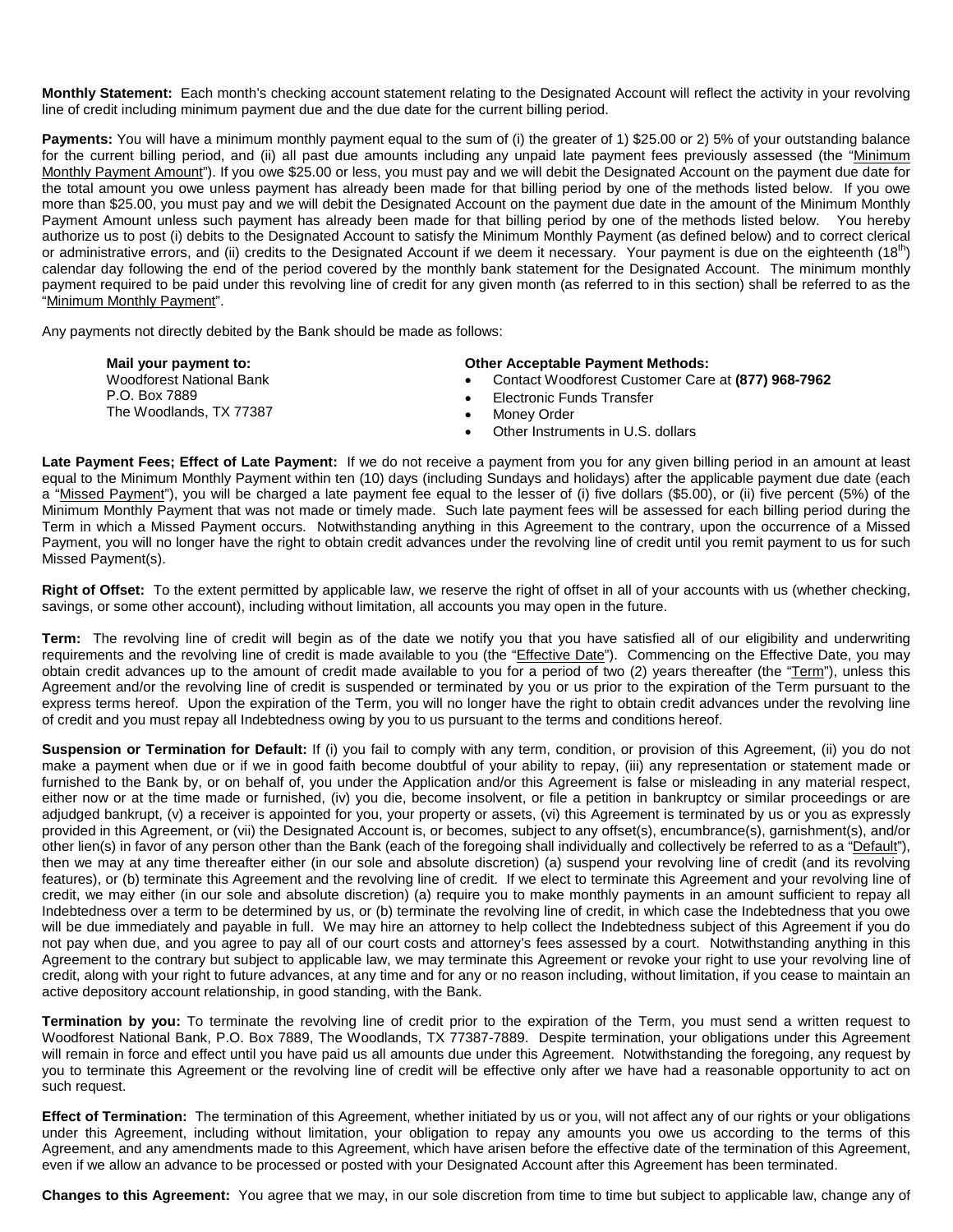the terms, conditions, and/or provisions of, or add new terms, conditions, or provisions to, this Agreement relating to your revolving line of credit (including, without limitation, increasing any rate of **FINANCE CHARGE**, increasing or adding fees or charges (including annual fees), changing the method of computing balances subject to **FINANCE CHARGE**, changing your credit limit or changing the date upon which any **FINANCE CHARGES** begin to accrue) by giving notice to you in accordance with applicable law including in accordance with Section 303.103 of the Texas Finance Code. Subject to applicable law, any such changes will apply to your outstanding balance of the revolving line of credit on the effective date of the change and to any future balances created after that date. You will be deemed to accept all such changes accompanying the notice if you do not send us a notice to the contrary in a timely manner. In the event that you reject any changes to this Agreement, we may terminate this Agreement and your ability to make advances from the revolving line of credit and you will be obligated to repay us all Indebtedness as provided herein. No change to any term of this Agreement will affect your obligation to pay all Indebtedness owing under this Agreement.

**Waiver of Rights:** Except as may be prohibited by law or regulation, you agree to waive any right you may have for us to: act promptly in bringing any action(s) against you (known as diligence); demand payments of amounts due (known as presentment); notify you of the acceleration of any Indebtedness by us; obtain an official certification of non-payment (known as protest); and to give notice that amounts due will not be paid (known as notice of dishonor or notice of default and non-payment).

**Delay in Enforcement:** We may at any time and in our sole discretion delay or waive enforcing any of our rights or remedies under this Agreement or under applicable law without losing any of those or any other rights or remedies. Even if we do not enforce our rights or remedies at any one time, we may enforce them at a later date. For example, we may accept late payments or payments that are marked "payment in full" or with other restrictive endorsements without losing any of our rights under this Agreement.

Severability: If any provision of this Agreement is deemed to be void or unenforceable by a court of competent jurisdiction, any governmental agency, or an arbitrator, that provision will continue to be enforceable to the extent permitted by that court, agency, or arbitrator, and the remainder of that provision will no longer be considered as part of this Agreement. All other provisions of this Agreement will, however, remain in full force and effect.

**Governing Law:** This Agreement is entered into between you and us in the State of Texas, and your revolving line of credit and this Agreement, and any claim, dispute or controversy arising from or relating to your revolving line of credit or this Agreement, whether based in contract, tort, fraud or otherwise, is governed by, and construed in accordance with, the laws of the State of Texas and applicable federal laws and regulations, without regard to Texas' conflict of laws principles or your place of residence. The legality, enforceability and interpretation of this Agreement and the amounts contracted for under the Agreement also are governed by Texas law, specifically Chapter 346 of the Texas Finance Code, and all amounts granted under this Agreement are extended from the State of Texas.

**IT IS NOT THE INTENTION OF THE PARTIES THAT ANYTHING IN THIS AGREEMENT SHOULD RESULT IN THE ASSESSMENT OF INTEREST, FEES OR CHARGES IN EXCESS OF THOSE PERMITTED BY APPLICABLE LAW. IF ANY INTEREST, FEE OR CHARGE ASSESSED UNDER THIS AGREEMENT IS FINALLY DETERMINED TO BE IN EXCESS OF THAT PERMITTED BY APPLICABLE LAW, THE EXCESS AMOUNT WILL BE APPLIED TO REDUCE THE OUTSTANDING BALANCE IN YOUR ACCOUNT OR, IF THERE IS NO OUTSTANDING BALANCE, WILL BE REFUNDED TO YOU.** Under no circumstances (and notwithstanding anything in this Agreement to the contrary) shall the interest charged, collected, or contracted for in connection with the loan evidenced hereby exceed the Maximum Rate (as defined herein). The term "Maximum Rate" shall mean the maximum rate of interest which maybe contracted for, charged, taken, received or reserved by Bank in accordance with the applicable laws of the State of Texas (or applicable United States federal law to the extent that such law permits Bank to contract for, charge, take, receive or reserve a greater amount of interest than under Texas law), taking into account all Charges (as defined below) made in connection with the loan evidenced by this Agreement. The interest rate under this Agreement has been implemented under the "Weekly Ceiling" as referred to in Sections 303.002 and 303.003 of the Texas Finance Code. As used hereunder, the term "Charges" shall mean all fees, charges and/or any other things of value, if any, contracted for, charged, taken, received or reserved by Bank in connection with the transactions relating to this revolving line of credit, the Agreement, and any related documentation that evidences or comprises the loan subject of this Agreement, which are treated as interest under applicable law. Borrower does not agree or intend to pay, and Bank does not intend to contract for, charge, collect, take, reserve or receive, any amount in the nature of interest or in the nature of a fee for the loan evidenced by this Agreement, which would in any way or event (including demand, prepayment, or acceleration) cause Bank to contract for, charge, collect, take, reserve or receive more than the maximum Bank would be permitted to contract for, charge, collect, take, reserve or receive by federal law or the law of the State of Texas (as applicable). All sums paid or agreed to be paid to Bank for the use, forbearance or detention of sums due hereunder shall, to the extent permitted by applicable law, be amortized, prorated allocated and spread throughout the full Term of the loan evidenced by this Agreement until payment in full so that the rate or amount of interest on account of the loan evidenced hereby does not exceed the applicable usury ceiling.

**Entire Agreement:** You acknowledge that this Agreement (including the Application and any written approval notification we provide to you in which we disclose the amount of credit we agree to extend to you), as expressly amended by us in writing from time to time, is the entire agreement between you and us relating to the revolving line of credit and the subject matter hereof and supersedes, and may not be contradicted by, evidence of any prior or contemporaneous written or oral communications and understandings between you and us concerning this Agreement or the revolving line of credit, except pursuant to such written amendments to the Agreement issued by us from time to time. **You agree to accept an electronic duplicate or digital image of the Application and this Agreement as a true and correct original and admissible as best evidence to the extent permitted by applicable law, or a court or arbitrator with proper jurisdiction. You hereby waive any and all rights to claim, for any and all purposes whatsoever, that electronic copies or imaged copies of Application and this Agreement are not originals thereof.** Notwithstanding the foregoing, you acknowledge that except as provided herein, nothing in this Agreement is intended to supersede, amend, replace, or contradict any terms, conditions, and/or provisions applicable to (i) the Designated Account, or (ii) any other written agreement between you and us, whether now existing or hereafter arising.

**NOTICE OF NO ORAL AGREEMENTS. THIS WRITTEN LOAN AGREEMENT REPRESENTS THE FINAL AGREEMENT BETWEEN THE**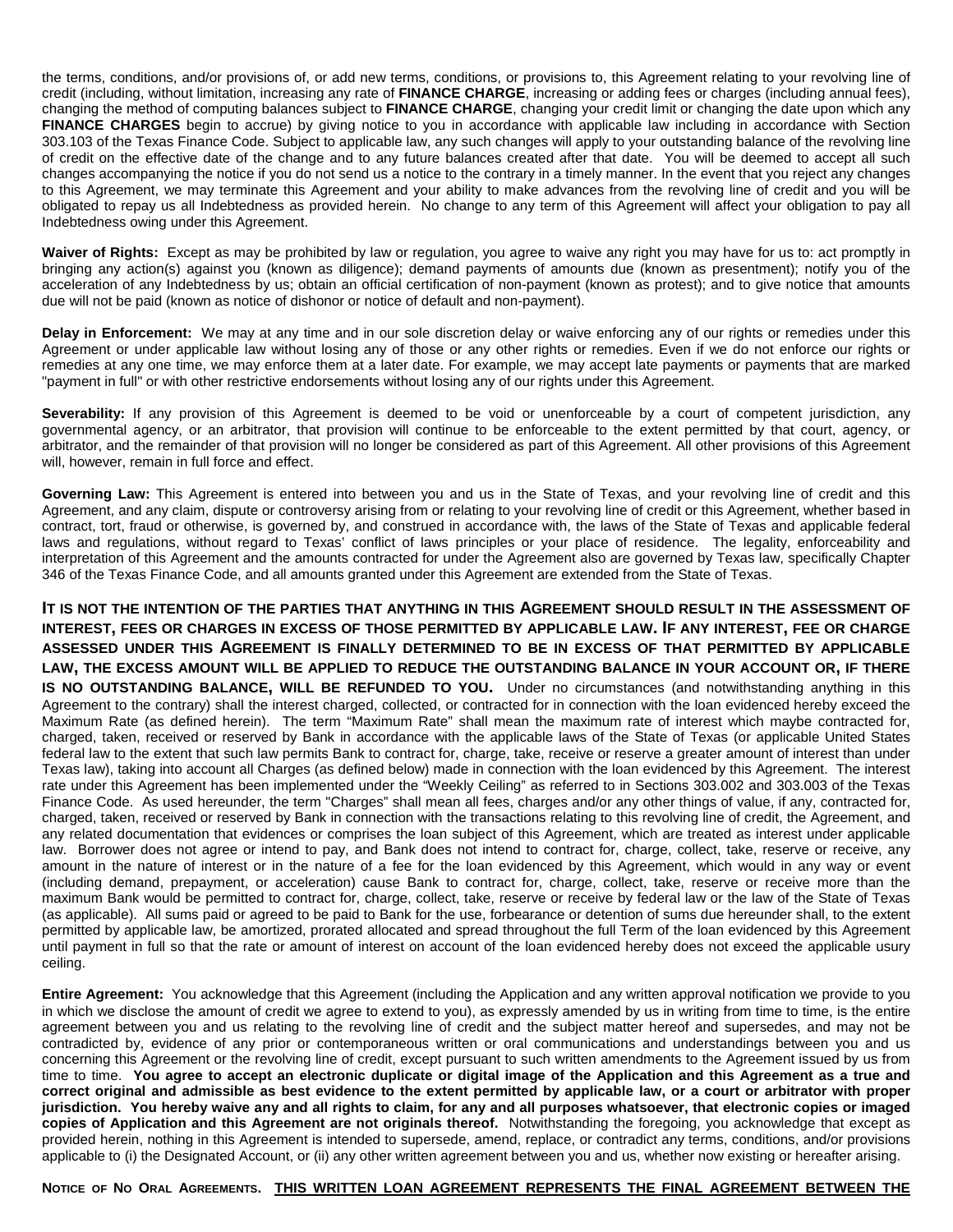#### **PARTIES AND MAY NOT BE CONTRADICTED BY EVIDENCE OF PRIOR, CONTEMPORANEOUS OR SUBSEQUENT ORAL AGREEMENTS OF THE PARTIES. THERE ARE NO UNWRITTEN ORAL AGREEMENTS BETWEEN THE PARTIES.**

**Miscellaneous:** You may not sell, assign or transfer any rights and/or obligations under the revolving line of credit, or any of your rights and/or obligations under this Agreement, and any such action by you shall be void *ab initio*. We may, however, sell, assign or transfer your account, the revolving line of credit, this Agreement, and/or any balance due thereunder, and our rights and obligations under this Agreement to another bank, company, or person without prior notice to, or consent by, you, which notice or consent is hereby waived. That transferee or assignee will take our place in this Agreement.

### **ARBITRATION PROVISION**

**Arbitration:** As used solely in this provision (Arbitration), the terms "we" and "us" will for all purposes mean the Bank and its successors and assigns, and their respective independent contractors, agents, employees, directors, officers, and representatives.

You and we each agree that any Claim (as defined below) that you or we elect to be arbitrated through binding arbitration under this provision will be arbitrated instead of litigated in court under the circumstances and procedures set forth below, even if a lawsuit has already been initiated with respect to that Claim or a related or different Claim. The term "Claim" (a) means any claim, dispute or controversy between you and us arising from or relating to the revolving line of credit, the Indebtedness, this Agreement, any prior related agreement that you may have had with us, and the validity, enforceability or scope of this provision, and (b) includes claims of every kind and nature, including but not limited to initial claims, counterclaims, cross-claims and third-party claims and claims based upon contract, tort, fraud and other intentional torts, statute, common law and equity. The term Claim is to be given the broadest possible meaning and includes, by way of example and without limitation, any claim, dispute or controversy that arises from or relates to (i) the revolving line of credit subject of the Agreement or any prior agreement or any balances on the revolving line of credit, (ii) advertisements, promotions or oral or written statements related to the revolving line of credit or the terms of financing and (iii) your use of the revolving line of credit.

Upon the election by you or us of arbitration, any Claim(s) will be resolved pursuant to this arbitration provision and the applicable consumer rules and procedures (collectively, the "Rules and Procedures") of the American Arbitration Association ("AAA"), who shall serve as the arbitration administrator, in effect at the time the Claim(s) is/are filed. If for any reason the AAA is unable or unwilling, or ceases, to serve as arbitration administrator, another nationally recognized arbitration organization utilizing similar rules and procedures will be substituted by us. With respect to any Claims covered by this provision for which neither party has elected arbitration for a particular Claim, a party who has asserted a Claim in a lawsuit in court may still elect arbitration with respect to any Claim subsequently asserted in that lawsuit by any other party or parties. You may obtain copies of the current rules, forms, and instructions for initiating an arbitration with the AAA by contacting the AAA as follows: on the web at www.adr.org or by writing to AAA at 1633 Broadway, 10th Floor, New York, NY 10019. This provision expressly delegates all decisions regarding the enforceability (including, but not limited to, challenges based on unconscionability, public policy, vindication of rights, or otherwise) to the arbitrator.

IF ARBITRATION IS CHOSEN BY ANY PARTY WITH RESPECT TO ANY CLAIM, NEITHER YOU NOR WE WILL HAVE THE RIGHT TO LITIGATE THAT CLAIM IN COURT OR HAVE A JURY TRIAL ON THAT CLAIM, OR TO ENGAGE IN PRE-ARBITRATION DISCOVERY EXCEPT AS PROVIDED FOR IN THE RULES AND PROCEDURES OF THE AAA. **FURTHER, YOU WILL NOT HAVE THE RIGHT TO PARTICIPATE AS A REPRESENTATIVE OR MEMBER OF ANY CLASS OF CLAIMANTS PERTAINING TO ANY CLAIM SUBJECT TO ARBITRATION.** EXCEPT AS SET FORTH BELOW, THE ARBITRATOR'S DECISION WILL BE FINAL AND BINDING. NOTE THAT OTHER RIGHTS THAT YOU WOULD HAVE IF YOU WENT TO COURT MAY ALSO NOT BE AVAILABLE IN ARBITRATION.

Notwithstanding anything in this Agreement to the contrary, you and us agree not to invoke the right to arbitrate any Claims you or us bring in small claims court or an equivalent court so long as such Claim(s) is/are pending only in that court and brought and maintained only on an individual basis by you or us. Moreover, this arbitration provision does not limit or constrain our right to interplead funds in the event of claims by several parties.

There will be no authority for any Claims to be arbitrated on a class action basis. Any arbitration hearing that you attend will take place in the county or federal judicial district in which you reside, or by telephone, or at such other reasonably convenient location as agreed by the parties. At your written request, we will temporarily advance up to \$500 towards the filing, administrative and/or hearing fees for any Claim that you may file against us after you have paid an amount equivalent to the fee, if any, for filing such a Claim in state or federal court (whichever is less) in the judicial district in which you reside. At the conclusion of the arbitration, the arbitrator will decide who will ultimately be responsible for paying the filing, administrative and/or hearing fees in connection with the arbitration. Furthermore, at the conclusion of the arbitration, the prevailing party shall recover its reasonable attorney's fees, costs and expert witness fees from the non-prevailing party; provided, that in the event that we are the prevailing party, we agree not to seek such an award or claim such fees unless (i) the substance of your Claims or the relief sought by you is deemed by the arbitrator to be frivolous or brought for an improper purpose (as measured by the standards set forth in Federal Rule of Civil Procedure 11(b)), and/or (ii) the aggregate amount of your Claims in the arbitration exceeded \$75,000.00.

This provision is made pursuant to a transaction involving interstate commerce and will be governed by the Federal Arbitration Act ("FAA"), 9 U.S.C. §§ 1 et seq., as amended. The arbitrator will apply applicable substantive law consistent with the FAA and applicable statutes of limitations and will honor claims of privilege recognized at law. The arbitrator shall be empowered to grant whatever relief would be available in court under law or in equity. Judgment upon the award rendered by the arbitrator may be entered in any court having jurisdiction. The arbitrator's decision will be final and binding, except for any right of appeal provided by the FAA and except that, if the amount in controversy exceeds \$100,000, any party can appeal the award to a three-arbitrator panel administered by the AAA, which will reconsider *de novo* any aspect of the initial award requested by the appealing party. The decision of the panel will be by majority vote. The costs of such an appeal will be borne by the appealing party regardless of the outcome of the appeal.

This provision will survive termination of the revolving line of credit and/or this Agreement, as well as the repayment of all outstanding